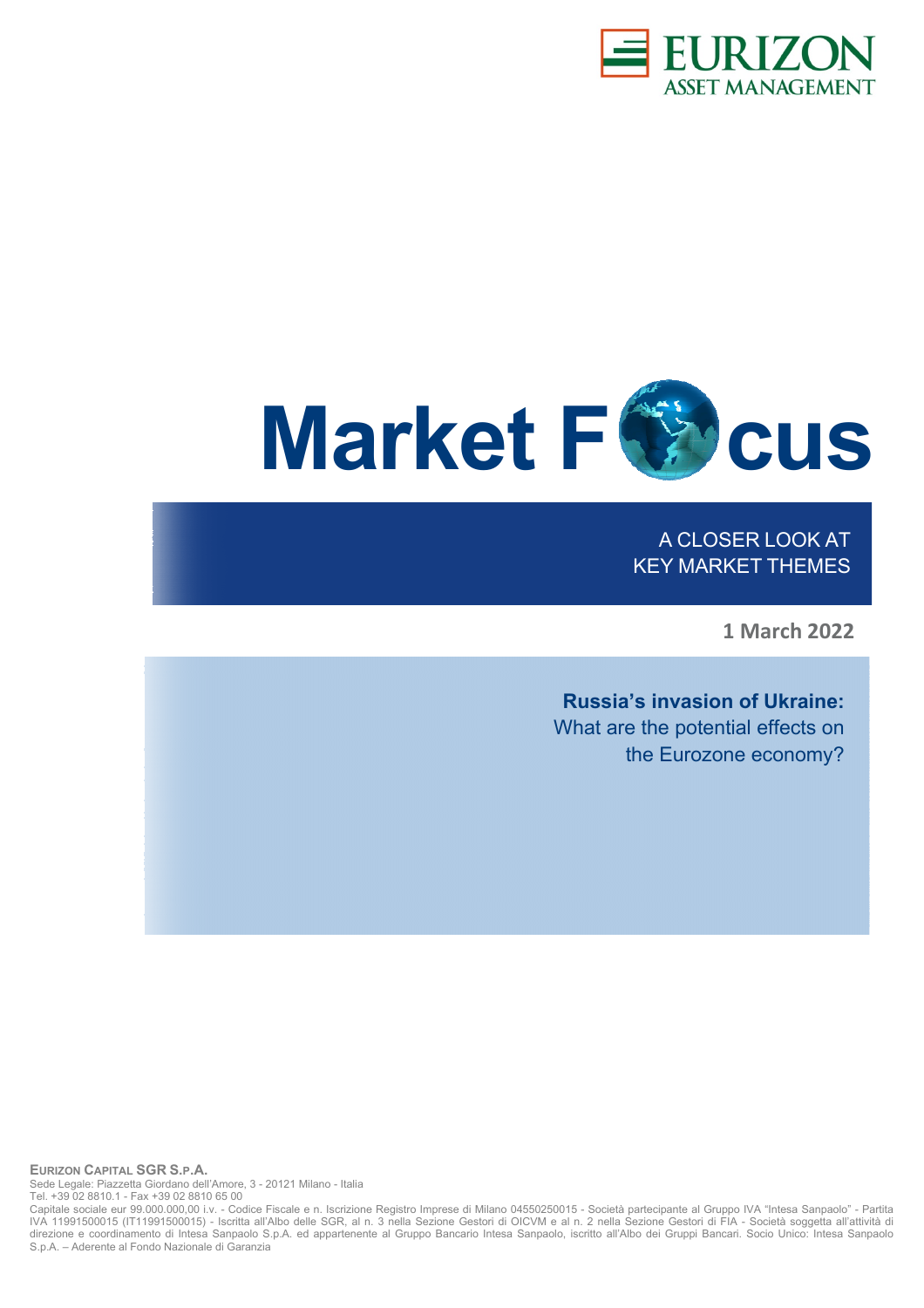

# **What are the potential effects on the Eurozone economy?**

**The tensions at play since 2014 in the Donbass region have come to head with the large-scale military invasion of Ukraine by Russia, that began on 24 February 2022.** 

**The United States, the European Union, and Great Britain have responded with increasingly tough sanctions against Russia**. Specifically, several Russian banks and major state-owned companies will be excluded from the SWIFT international payment system (a detailed list should be published shortly). Furthermore, around 50% of the international reserves of the Russian central bank held in G7 countries, have been frozen, limiting their potential use to mitigate the impact of the sanctions.

**The war will reap a clearly negative impact on global growth, to the detriment of the mix of growth and inflation**. **The Eurozone risks being one of the hardest hit regions,** given its strong commercial and financial ties with Russia, and most importantly in light of its strong dependence on Russian gas supplies. The United States, on the other hand, will only be marginally affected by the conflict.

**It is hard to accurately quantify the effects of the war on the Eurozone economy.** Much will depend on the duration of the conflict and on which sanctions (and countersanctions) will be imposed, that change from day to day. **Inflation will obviously be higher, by an estimated one per cent or so,** than under the pre-war scenario, due to the upward pressures exerted by energy prices. For what concerns the impact on growth, on the other hand, **the Chief Economist of the ECB, Philip Lane, has said that the war and the sanctions could curb GDP growth from -0.3% assuming an intermediate scenario, to -1% in the worst-case scenario.** 

This means that instead of growing by 4% this year, as currently forecast by the main international institutions and by the central banks, Eurozone GDP could increase by 3%. The growth rate would in any case be very solid, thanks to the effects of post-pandemic re-openings, that will support demand and mitigate the negative effects generated by the war on Ukraine. However, this scenario applies in the assumption of the conflict not escalating further, and leading for instance to a full interruption of gas supplies to Europe.

#### **For the time being, the energy sector has been shielded from the sanctions.**

**But there has been an impact in any case: both oil and gas prices have risen significantly in the past week. The rise added to the existing uptrend of** energy prices over the past few months, due to the post-lockdown mismatch between demand and supply, and to the effects of the green transition.

**This will drive inflation even higher, but will also slow growth, complicating the mandate of the ECB**, that will have to strike a difficult balance between the need to respond to rising inflation, and the need to avoid damaging growth. Ultimately, risk-management considerations will probably lead the ECB to remove stimulus at a slower pace than it had intended to until only a few days ago and, in particular, to delay the initial rate hike.

And if the crisis spirals further, it may even launch un new emergency asset purchase programme.



Source: Eurizon Capital elaborations on Refinitiv Eikon data – Data as at 1 March 2022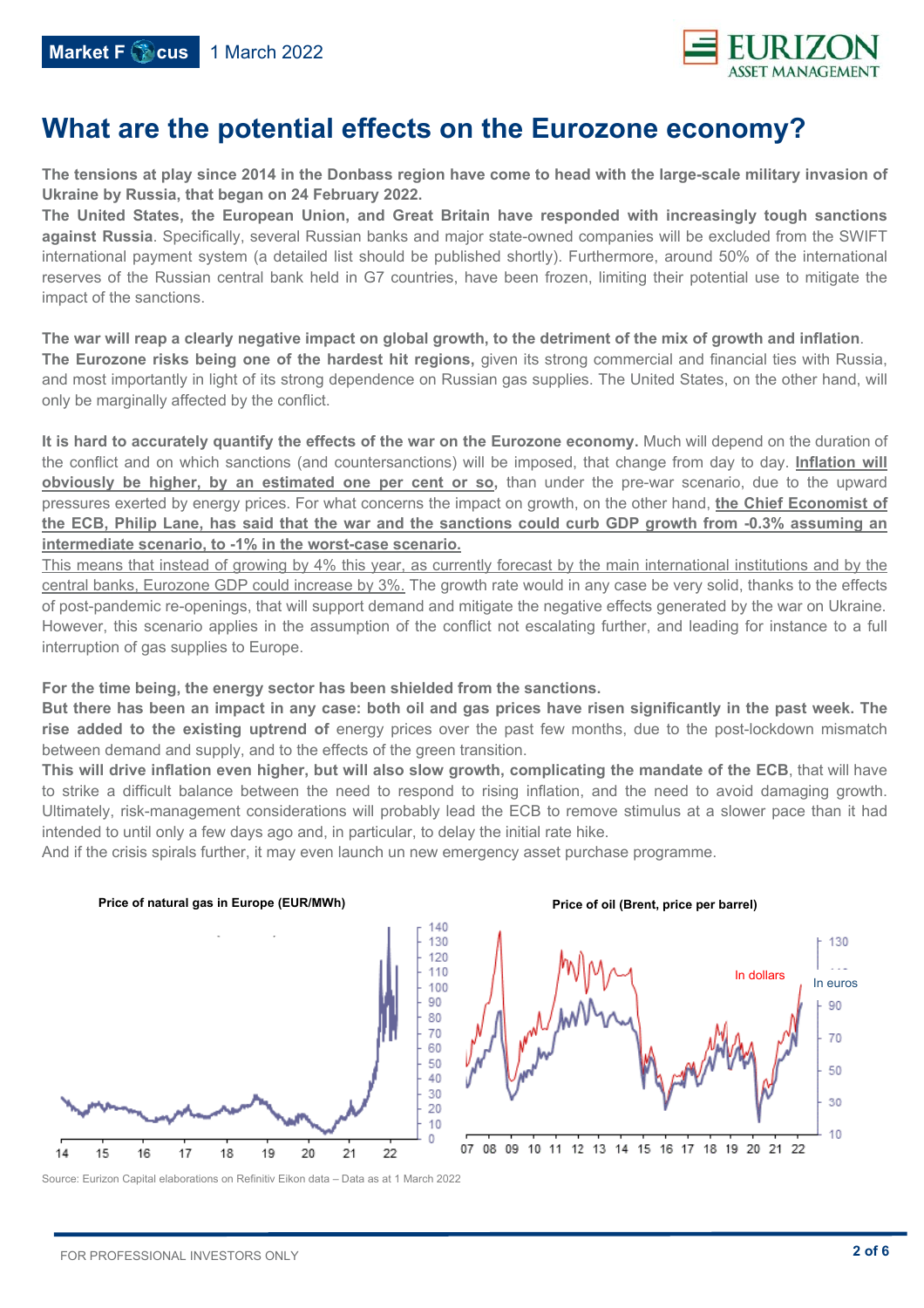

### **Repercussions on the economy**

**The repercussions on the Eurozone of the Russian invasion of Ukraine, and of the increasingly strict sanctions being put in place by the West against Russia, will be felt through three channels: trade, with gas supplies at the fore, the financial channel, and sentiment.**

#### **1) The most important channel is trade, with energy supplies in the spotlight**

Although Russia, as an individual country, is one of the Eurozone's main trade partners, **it accounts for only 3% of the Euro Area's total exports,** a share that has in fact dropped from 5% in 2013, before the war in Crimea. A much larger share of exports is addressed to the United States (15% around), Great Britain (10%), China (8.3%) and Switzerland (6%). **Therefore, the fallout on European growth of weaker exports to Russia should prove relatively modest.**



Source: Eurizon Capital elaborations on Refinitiv Eikon data – Data as at 1 March 2022

**A much greater potential impact on the Eurozone's economic growth could be felt through the channel of imports from Russia, on which Europe is heavily dependent for its energy supplies.** Indeed, Europe imports around 25% of its oil and 45% of its gas from Russia, with peaks of close to 100% for Bulgaria, 80% for Poland, and around 60% for Austria, Hungary, Slovakia, and Slovenia. However, gas imports from Russia are also a major factor for Germany (around 50% of the total) and Italy (40%).

What's more, dependence on Russian gas supplies has increased significantly compared to 2014, the year of Russia's annexation of Crimea: at the time, gas imports from Russia accounted for 25% of the total. **To date, the West's sanctions have avoided targeting the energy sector (the ban from the SWIFT system will not include energy payments), and Russia has sent no signals of wanting to limit or interrupt energy supplies in retort for the sanctions. However, Putin could change his position in the future, if the war drags on.**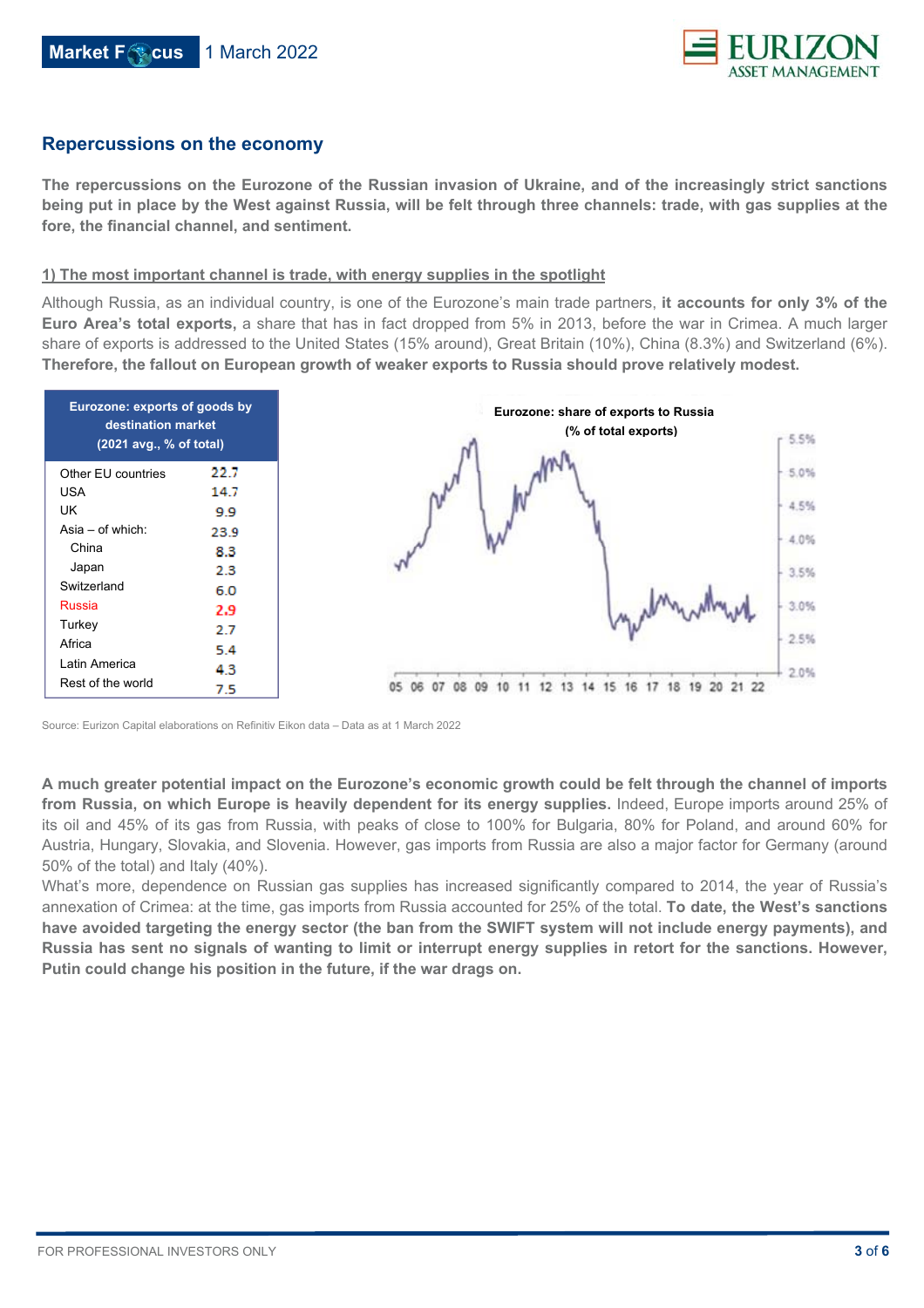





**EU: share of energy imports from Russia on** 

**EU: natural gas imports from non-EU countries (% of total in 2020) EU: oil imports from non-EU countries (% of total in 2020)**



Source: Eurizon Capital elaborations on Refinitiv Eikon data – Data as at 1 March 2022

**The ECB has estimated that the impact on growth of a 10% reduction of energy supplies could subtract an average of 0.7 percentage points from output growth in the Eurozone**. The most affected sectors would be the energy-intensive ones, such as the extraction industry, the metal and mineral processing sectors, the chemicals industry, and the paper and print sector.

**On top of this, the energy bills of households would also play a role, holding back consumption**.

The effect would offset in part by the savings accumulated during the pandemic, and by the measures put in place by national governments to limit price increases, but would be relevant, nonetheless.

(differenza percentuale in valore aggiunio) MLD BECK FLTS DE AESSER IT MEGEN ELE PT AT SK  $0,0$  $-0.2$  $-0.4$  $-0.6$  $-0.8$  $-1.0$  $-1.2$  $-1.4$  $-1.8$  $-1.6$ 

**Impact of a 10 per cent reduction of gas supplies on gross value added, based on input-output simulations** 

Source: OECD 2021 data bank on trade in value added (TiVA), Eurostat, and ECB staff elaborations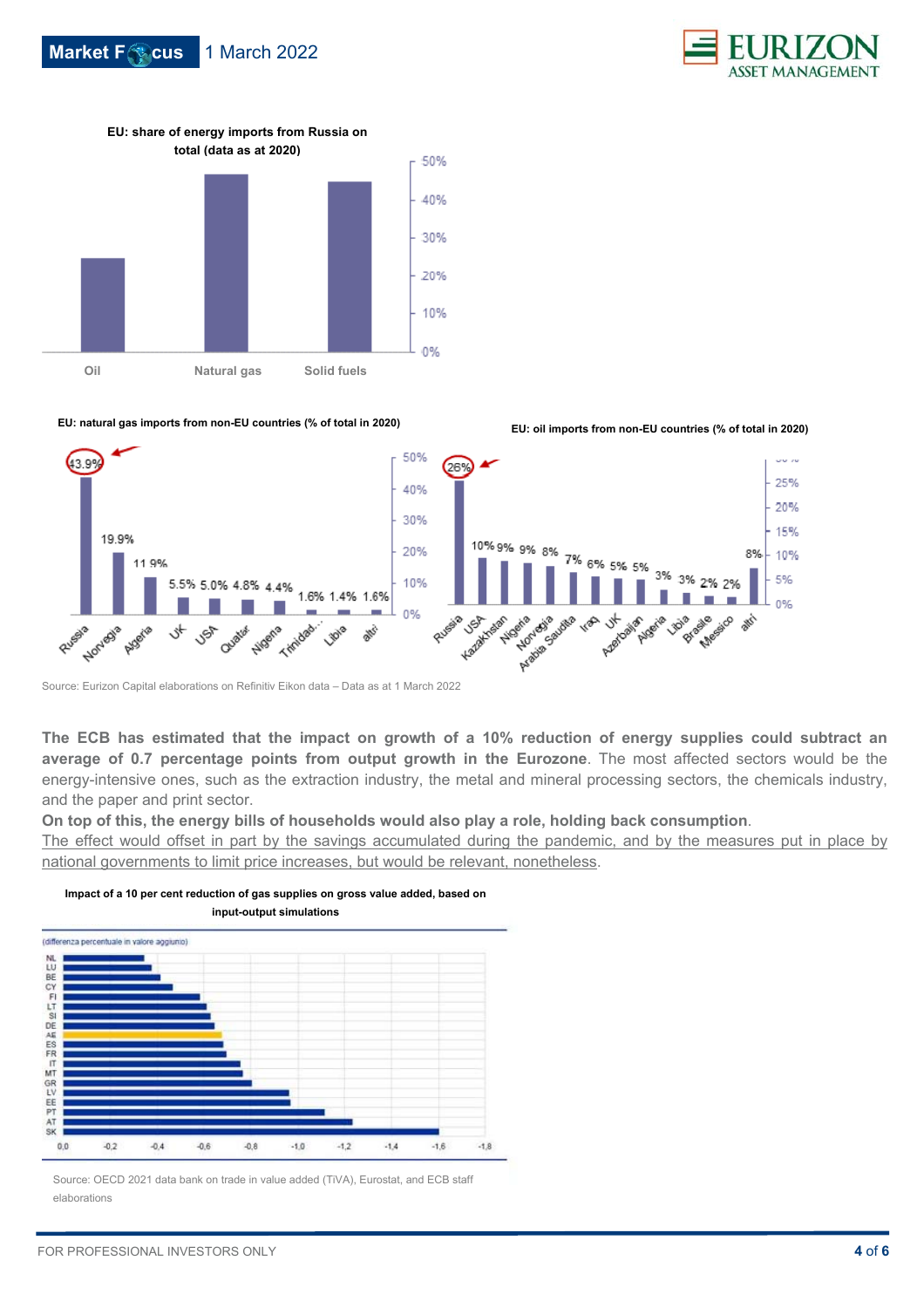

#### **2) The financial channel**

**The financial channel should also be considered, with particular reference to the exposure of Eurozone banks to Russian assets**. British, French, and Italian banks are the most exposed.



Source: Eurizon Capital elaborations on Refinitiv Eikon data – Data as at 1 March 2022

#### **3) Sentiment**

**Another channel, not least important, through which the war in Ukraine could affect the Eurozone economy is sentiment.** Consumer confidence had already worsened between December and February, due to surging energy bills. By contrast, business confidence improved significantly in February, in the services sector especially, thanks to the drop in Covid infections. However, survey data were not yet able to detect the impact of the war.

Therefore, the next set of confidence data should be carefully monitored, as they represent the most timely indicator with which to assess the impact of the war on economic activity.



Source: Eurizon Capital elaborations on Refinitiv Eikon data – Data as at 1 March 2022

## **A quantification of the potential impacts on growth**

Quantifying the impact on Eurozone growth of the war in Ukraine, and the of sanctions imposed on Russia, is a complex exercise, as numerous transmission channels need to be considered, as also the indirect negative effects stemming from the adverse impact of the crisis on third countries, for instance in East Europe. Therefore, multi-country structural macro models, such as those used by the ECB, need to be run.

As reported by Reuters, **the Chief Economist of the ECB, Philip Lane, has said that the war and the sanctions could curb GDP growth from -0.3%, assuming an intermediate scenario, to -1% in the worst-case scenario.** This is a very similar estimate to the one drawn up in 2014 by the EU Commission, on occasion of the invasion of Crimea.